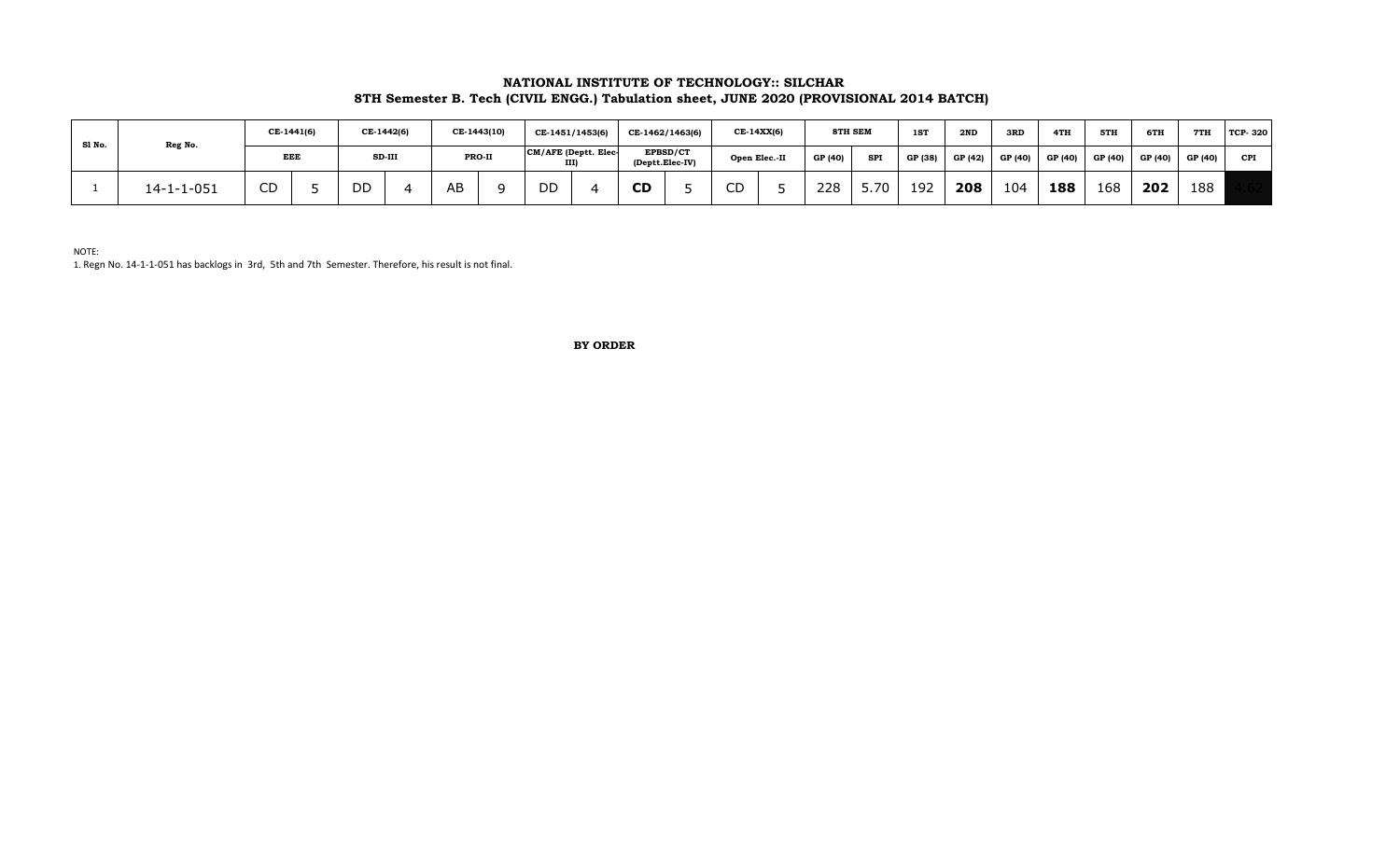### **NATIONAL INSTITUTE OF TECHNOLOGY:: SILCHAR 8TH Semester B. Tech (MECHANICAL ENGG.)END SEM EXAM Tabulation sheet, JUNE 2020 (PROVISIONAL 2014 BATCH)**

| Sl No. | Reg No.            | ME-1403(6) |  | ME-<br>1441/1442/1444(             |  | ME-1451/1454/<br>1453(6)        |  | ME-<br>1461/1464/1465(            |  | XX-14XX(6)   |  | ME-1491(10)       |  | 8TH SEM |            | 1ST     | 2ND     | 3RD    | 4TH                                                         | 5TH | 6TH |     | <b>7TH SEM TCP-320</b> |
|--------|--------------------|------------|--|------------------------------------|--|---------------------------------|--|-----------------------------------|--|--------------|--|-------------------|--|---------|------------|---------|---------|--------|-------------------------------------------------------------|-----|-----|-----|------------------------|
|        |                    | CAD&M      |  | DMME/MV/CHMT<br>(Deptt. Elec.-III) |  | CFD/AC/AMP<br>(Deptt. Elec.-IV) |  | NCE/MCCTD/TEP<br>(Deptt. Elec.-V) |  | Open Elec-II |  | <b>PROJECT-II</b> |  | GP (40) | <b>SPI</b> | GP (38) | GP (42) | GP(40) | $\mid$ GP (40) $\mid$ GP (40) $\mid$ GP (40) $\mid$ GP (40) |     |     |     | $CPI$                  |
|        | $14 - 1 - 2 - 107$ | DD         |  |                                    |  |                                 |  |                                   |  | DD           |  | <b>BC</b>         |  | 118     | 2.95       | 132     | 96      | 60     | 198                                                         | 88  | 210 | 134 |                        |

NOTE:

1. Regn No. 14-1-2-107 has backlogs in 1st, 2nd, 3rd, 5th, 7th and 8th Semester. Therefore, his result is not final.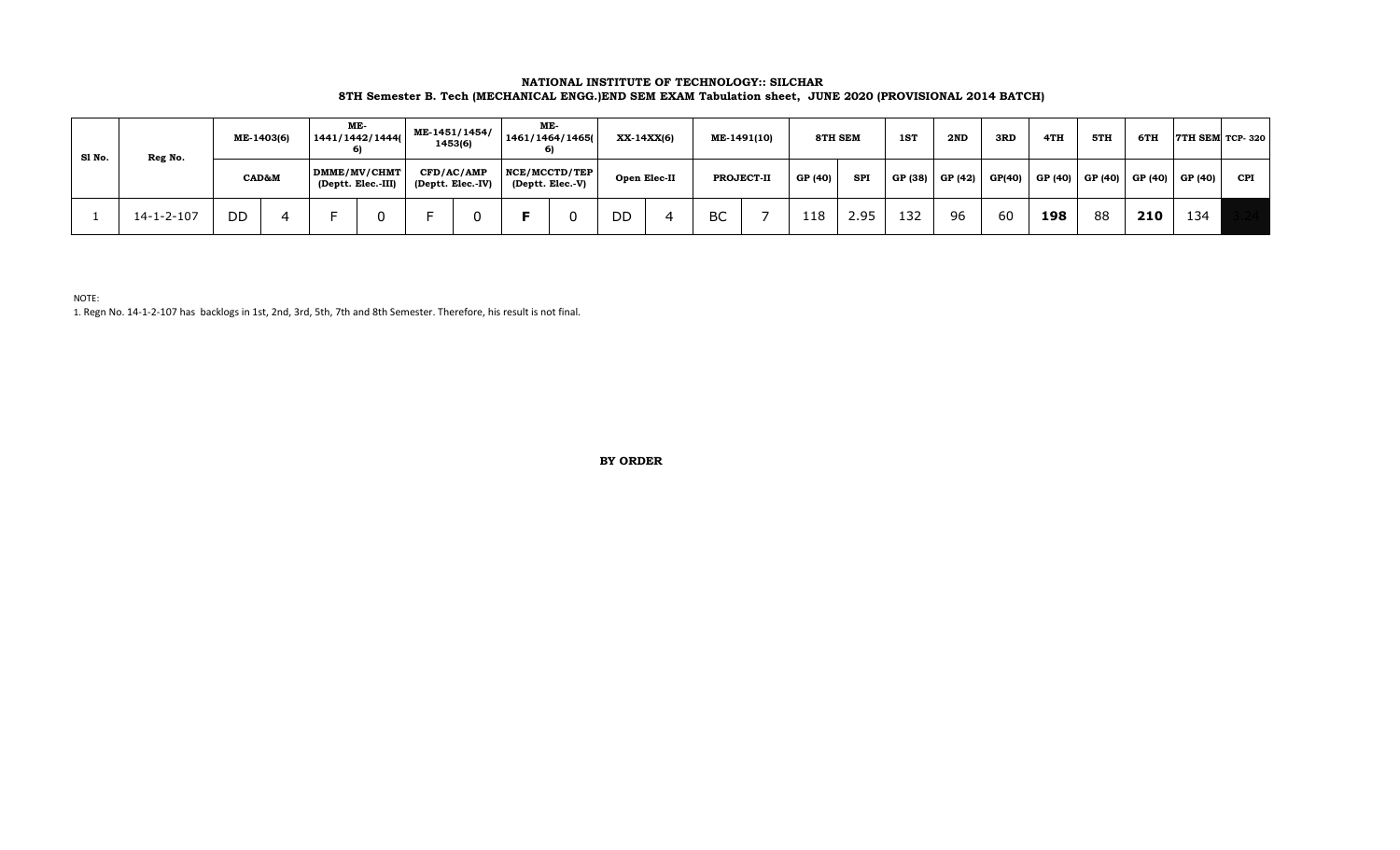#### **NATIONAL INSTITUTE OF TECHNOLOGY:: SILCHAR**

## **8TH Semester B. Tech (ELECTRICAL ENGG.) Tabulation sheet END SEM EXAM, JUNE 2020 (PROVISIONAL 2014 BATCH)**

| SI No. |                    |            | EE-1403(6) |                                                                         | EE-<br>1443/1446/EEC |                 | EE- |                                          | EE-<br>1451/1452(6) 1461/1467/1468 |                   | $XX-1XXX(6)$ |                   | EE-1491(10) |        | 8TH SEM    |        | 2ND | 3RD | 4TH                  | 5th | 6th                  | 7TH | TCP-<br>320 |
|--------|--------------------|------------|------------|-------------------------------------------------------------------------|----------------------|-----------------|-----|------------------------------------------|------------------------------------|-------------------|--------------|-------------------|-------------|--------|------------|--------|-----|-----|----------------------|-----|----------------------|-----|-------------|
|        | Reg No.            | <b>ADC</b> |            | <b>EPUT/WSES/IC</b><br>$ $ (Deptt. Elec. III) $ $ (Deptt. Elec. IV) $ $ |                      | <b>DSPA/DSM</b> |     | <b>PQ/ACS/PECACD</b><br>(Deptt. Elec. V) |                                    | <b>OPEN EL-II</b> |              | <b>PROJECT-II</b> |             | GP(40) | <b>SPI</b> | GP(38) |     |     | GP(42) GP(40) GP(40) |     | GP(40) GP(40) GP(40) |     | <b>CPI</b>  |
|        | 14-1-3-049         | CD         |            | <b>BC</b>                                                               |                      | CC              |     | DD.                                      |                                    | CD                |              | CC                |             | 222    | 5.55       | 212    | 278 | 180 | 170                  | 180 | 208                  | 188 |             |
|        | $14 - 1 - 3 - 098$ | <b>CC</b>  |            | <b>CD</b>                                                               |                      | DD              |     | DD                                       |                                    | DD                |              | BC                |             | 208    | 5.20       | 167    | 210 | 104 | 184                  | 88  | 158                  | 160 |             |

NOTE:

1. Regn No. 14-1-3-049 has backlog in 7th Semester. Therefore, his result is not final.

2. Regn No. 14-1-3-098 has backlogs in 1st, 3rd, 5th, and 7th Semester. Therefore, his result is not final.